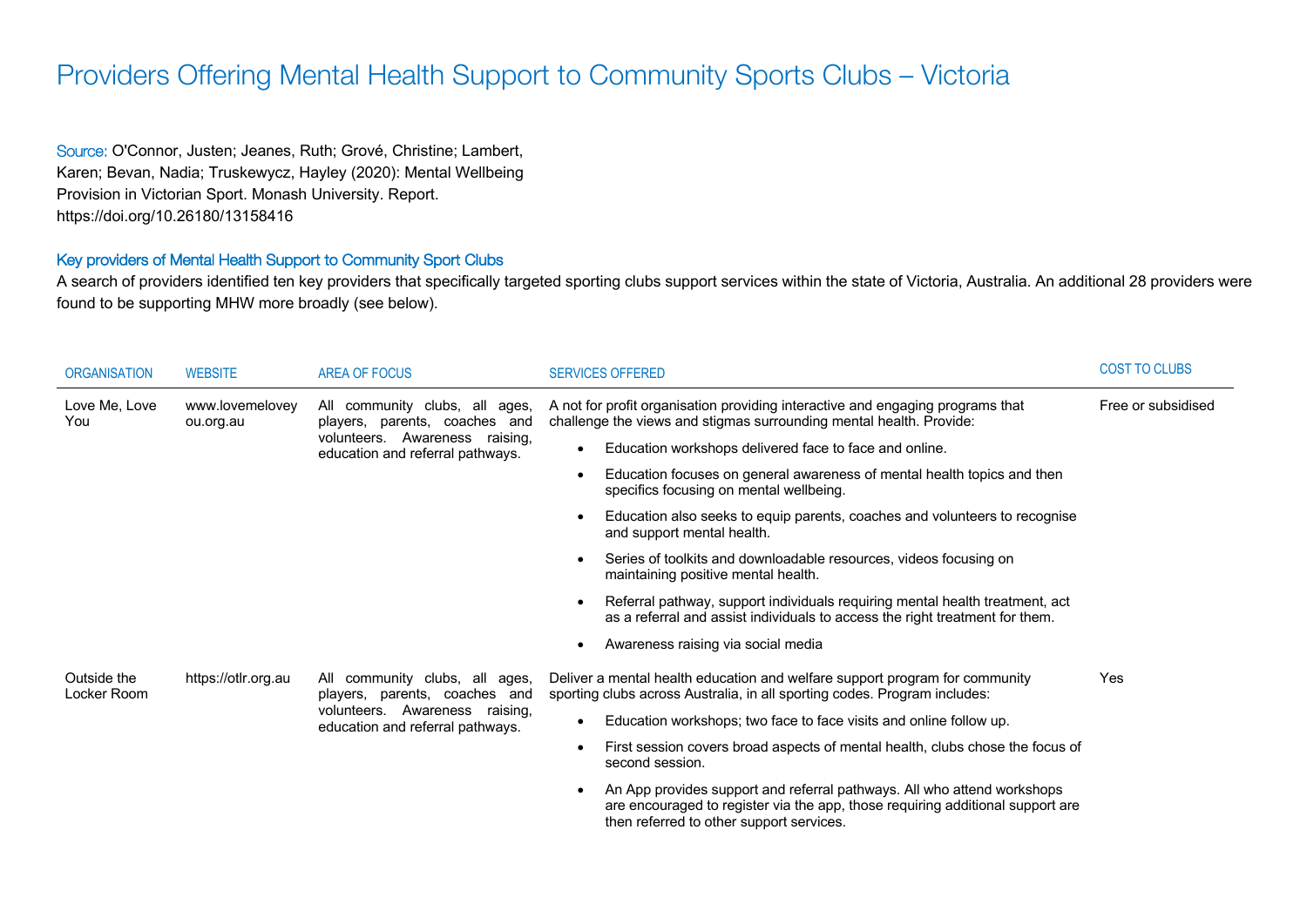|                                |                                                 |                                                                                                                                                                                                                          | Toolkits and resources including toolkit to support clubs dealing with the<br>aftermath of suicide.                                                                                       |                                                                                                               |  |
|--------------------------------|-------------------------------------------------|--------------------------------------------------------------------------------------------------------------------------------------------------------------------------------------------------------------------------|-------------------------------------------------------------------------------------------------------------------------------------------------------------------------------------------|---------------------------------------------------------------------------------------------------------------|--|
|                                |                                                 |                                                                                                                                                                                                                          | Awareness raising via social media.<br>$\bullet$                                                                                                                                          |                                                                                                               |  |
| <b>Tackle Your</b><br>Feelings | https://www.tackle<br>yourfeelings.org.a        | AFL focused, targets coaches and<br>volunteers to raise their knowledge<br>of mental health issues and how to<br>support/refer participants, tailored<br>for junior, youth and adult<br>awareness raising, education and | Focus on ensuring coaches feel able to respond to mental health challenges amongst<br>participants and create environments that support positive mental health.                           | Free                                                                                                          |  |
|                                | $\mathbf{u}$                                    |                                                                                                                                                                                                                          | Offer 1-hour face to face training and 3 online modules.                                                                                                                                  |                                                                                                               |  |
|                                |                                                 |                                                                                                                                                                                                                          | Participation leads to club accreditation<br>$\bullet$                                                                                                                                    |                                                                                                               |  |
|                                |                                                 | accreditation of clubs.                                                                                                                                                                                                  | Videos and articles available via website.<br>$\bullet$                                                                                                                                   |                                                                                                               |  |
|                                |                                                 |                                                                                                                                                                                                                          | Champions profiled.                                                                                                                                                                       |                                                                                                               |  |
|                                |                                                 |                                                                                                                                                                                                                          | Awareness raising via social media.<br>$\bullet$                                                                                                                                          |                                                                                                               |  |
| Orygen                         | https://www.oryge<br>n.org.au                   | Mental health organisation offering<br>some support to sports clubs,<br>focus on developing supportive<br>cultures in clubs.                                                                                             | Sport specific search found a web based toolkit at<br>https://www.orygen.org.au/Training/Resources/Physical-and-sexual-<br>health/Toolkits/Supporting-mental-wellbeing-in-community-sport | Free                                                                                                          |  |
|                                |                                                 |                                                                                                                                                                                                                          | Ran small scale pilot program in WA providing face to face education.<br>Intending to extend this.                                                                                        |                                                                                                               |  |
|                                |                                                 |                                                                                                                                                                                                                          | Online webinars.                                                                                                                                                                          |                                                                                                               |  |
|                                |                                                 |                                                                                                                                                                                                                          | Generic mental health research and policy support; referral service; training.                                                                                                            |                                                                                                               |  |
| Sport and Life                 | https://www.sporta<br>ndlifetraining.com.<br>au | Sports<br>focused<br>education                                                                                                                                                                                           | Offer a number of services including:                                                                                                                                                     | Yes                                                                                                           |  |
| Training (SALT)                |                                                 | programs with online support. Main<br>focus is building healthy culture in                                                                                                                                               | 7 education units offered to sports clubs 60-90 mins long (adults)                                                                                                                        | Do provide some<br>free sessions if<br>criteria are met (e.g.<br>funding from<br>Football/Netball<br>leagues) |  |
|                                |                                                 | sports clubs.                                                                                                                                                                                                            | 10 education units for juniors - targeting different ages, genders, parents,<br>coaches; gender separate sessions                                                                         |                                                                                                               |  |
|                                |                                                 |                                                                                                                                                                                                                          | An online interaction live quiz (creating conversations)<br>$\bullet$                                                                                                                     |                                                                                                               |  |
|                                |                                                 |                                                                                                                                                                                                                          | An interactive webinar (SALT lunchbox - 3X free weekly)<br>$\bullet$                                                                                                                      |                                                                                                               |  |
|                                |                                                 |                                                                                                                                                                                                                          | Online webinars available                                                                                                                                                                 | Webinars - free                                                                                               |  |
|                                |                                                 |                                                                                                                                                                                                                          | COVID-19: Club Re-connect at https://sportandlifetraining.com.au/club-<br>$\bullet$<br>reconnect/                                                                                         |                                                                                                               |  |
|                                |                                                 |                                                                                                                                                                                                                          | Main focus on football and netball clubs, however also starting to target individual<br>sports too (e.g. tennis, golf)                                                                    |                                                                                                               |  |
| Game Changers                  | http://game-                                    | Youth focused organisation to<br>mentor and upskill young people<br>with a leadership focus.                                                                                                                             | Offer a number of services including:                                                                                                                                                     | Yes                                                                                                           |  |
|                                | changers.life                                   |                                                                                                                                                                                                                          | Camps (education through immersive experiences, team building and                                                                                                                         |                                                                                                               |  |
|                                |                                                 |                                                                                                                                                                                                                          | performance; tailored to specific group needs and run between 24-hours to 7<br>days).                                                                                                     | Can get sponsored/                                                                                            |  |
|                                |                                                 |                                                                                                                                                                                                                          |                                                                                                                                                                                           | subsidised                                                                                                    |  |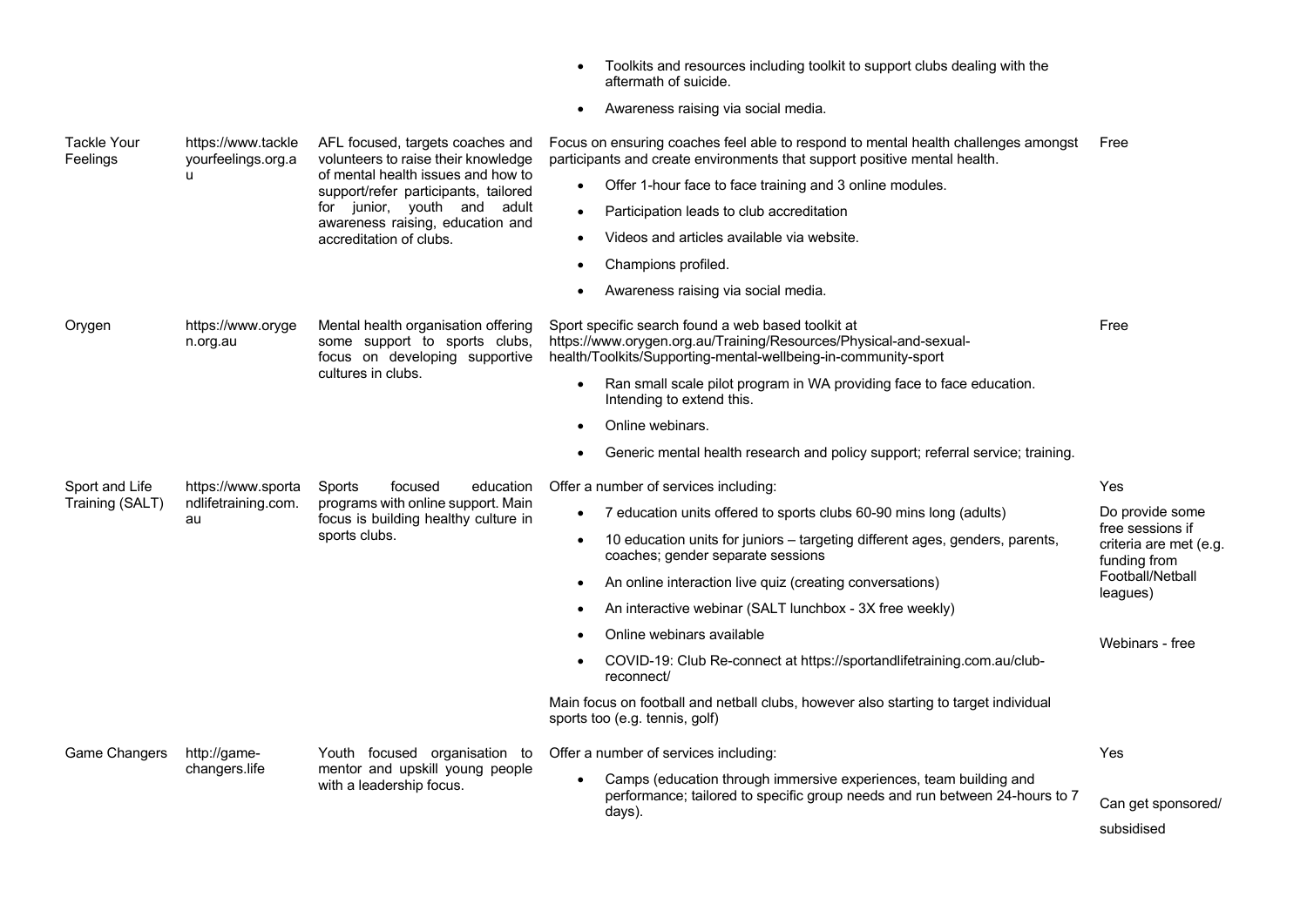|               |                                    |                                                                                                                                                                                              | Workshops (facilitate an understanding of leadership and building strong<br>community).                                                                                                                                                                                                                                                       |         |
|---------------|------------------------------------|----------------------------------------------------------------------------------------------------------------------------------------------------------------------------------------------|-----------------------------------------------------------------------------------------------------------------------------------------------------------------------------------------------------------------------------------------------------------------------------------------------------------------------------------------------|---------|
|               |                                    |                                                                                                                                                                                              | Speaker (keynote presentations on specific topics; community sport as a<br>healthy pathway from adolescent to adulthood; positive culture in sport;<br>roadmap to developing progressive sporting clubs; gender equality in sport;<br>the masks we wear, mental health, drugs and alcohol; coaching coaches).                                 |         |
|               |                                    |                                                                                                                                                                                              | Consulting (tailored approach to achieve best possible outcome for the<br>group)                                                                                                                                                                                                                                                              |         |
|               |                                    |                                                                                                                                                                                              | Leadership programs (AFLW leadership program, girls and young women's<br>leadership program, Indigenous Sports leadership program; You community<br>bank sports leadership program, Whittlesea council program, captains camp,<br>Essendon football club next generation academy, Williamstown football club<br>community leadership series). |         |
| Good Sports   | https://goodsports.                | Aim is to reduce harm and                                                                                                                                                                    | Overall works on changing club cultures to create positive club culture.                                                                                                                                                                                                                                                                      | Free    |
|               | com.au/this-is-<br>good-sports/    | positively<br>influence<br>health<br>behaviours, funded by Australian<br>Drug Foundation. Work with sports<br>clubs to prevent and minimise the<br>harm cause by alcohol and other<br>drugs. | Primary focus is drugs and alcohol, however a specific program on mental<br>wellbeing called 'Healthy Minds' at<br>https://goodsports.com.au/programs/healthy-minds/                                                                                                                                                                          |         |
|               |                                    |                                                                                                                                                                                              | Program can be face-to-face or online deliver<br>$\bullet$                                                                                                                                                                                                                                                                                    |         |
|               |                                    |                                                                                                                                                                                              | Works with leadership (e.g. committee and influencers of the club), however<br>also works with whole of clubs and associations/leagues.                                                                                                                                                                                                       |         |
|               |                                    |                                                                                                                                                                                              | Accreditation process and ongoing, continued support from Good Sports.                                                                                                                                                                                                                                                                        |         |
|               |                                    |                                                                                                                                                                                              | Programs support and reinforce each other.                                                                                                                                                                                                                                                                                                    |         |
|               |                                    |                                                                                                                                                                                              | COVID-19 support at https://goodsports.com.au/safely-restarting/                                                                                                                                                                                                                                                                              |         |
| Ahead of the  | https://aheadofthe<br>game.org.au/ | Teaching young men about mental<br>health to help them enhance their<br>wellbeing.                                                                                                           | In partnership with Movember                                                                                                                                                                                                                                                                                                                  | Free    |
| Game          |                                    |                                                                                                                                                                                              | Use evidence-based research to facilitate online, face-to-face and webinar<br>$\bullet$<br>sessions with athletes, coaches and parents to reduce mental health stigma,<br>and support each other.                                                                                                                                             |         |
|               |                                    |                                                                                                                                                                                              | Focused on men, however, will deliver to women.                                                                                                                                                                                                                                                                                               |         |
|               |                                    |                                                                                                                                                                                              | Will be running with specific organisations/clubs via online delivery during the<br>COVID-19 pandemic.                                                                                                                                                                                                                                        |         |
| Read the Play | https://www.readth<br>eplay.org.au | Increase youth health awareness<br>in relation to drugs, alcohol and<br>mental health in Geelong region.                                                                                     | Focused on young people, however targets players, parents and sporting groups.                                                                                                                                                                                                                                                                | Unknown |
|               |                                    |                                                                                                                                                                                              | Mental health literacy program.                                                                                                                                                                                                                                                                                                               |         |
|               |                                    | Supported by Geelong Football<br>and Netball Leagues.                                                                                                                                        | Improve knowledge of mental health/support services, confidence of<br>volunteers to respond to people with mental health problems, confidence to<br>assist people to access support, improve attitudes towards health seeking.                                                                                                                |         |
|               |                                    |                                                                                                                                                                                              | Club representative (player Wellbeing Officer) does a 3-day training program.<br>$\bullet$                                                                                                                                                                                                                                                    |         |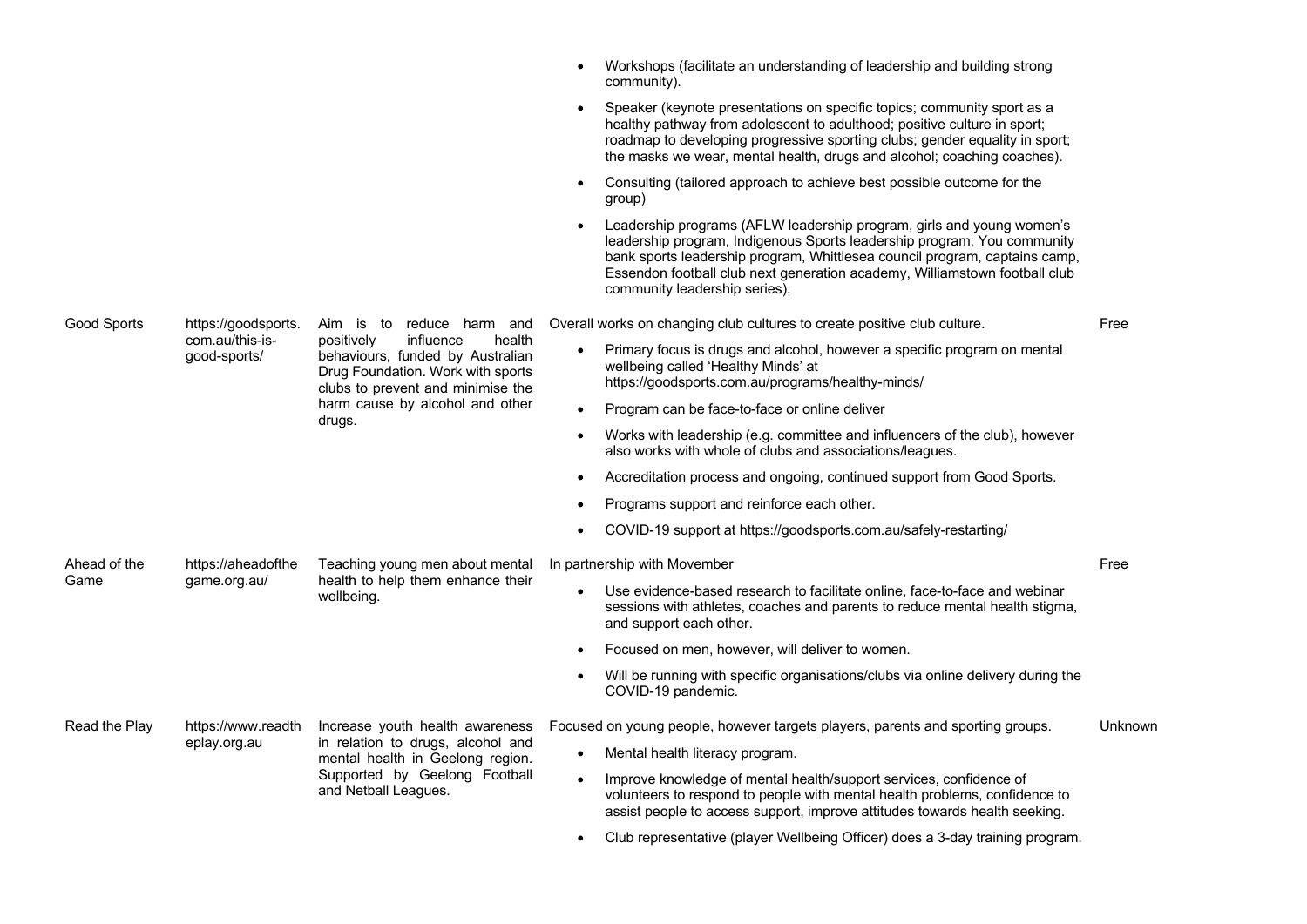|                        |                                                      |                                                                                                       | Local mental health workers involved (as a constant resource and support for<br>PWO).                                                                        |         |
|------------------------|------------------------------------------------------|-------------------------------------------------------------------------------------------------------|--------------------------------------------------------------------------------------------------------------------------------------------------------------|---------|
|                        |                                                      |                                                                                                       | Education developed by a nurse and mental health clinician.                                                                                                  |         |
|                        |                                                      |                                                                                                       | Evidenced based program in line with clinical recommendations.                                                                                               |         |
| State of Mind<br>(NRL) | https://www.nrl.co<br>m/community/stat<br>e-of-mind/ | Flagship program 'The State of<br>Mind' Grassroots Program is a<br>four-step recognition process that | Use Rugby League to remove stigma, connect communities with mental health<br>partners and local services providers by:                                       | Unknown |
|                        |                                                      | developed<br>been<br>has<br>$\mathsf{I}$<br>consultation with expert partners.                        | Providing appropriate literature and resources                                                                                                               |         |
|                        |                                                      |                                                                                                       | Educating and informing through face-to-face session to improve mental health<br>literacy and develop elite players to be leaders in mental health advocacy. |         |
|                        |                                                      |                                                                                                       | Face to face delivery to club administrators, coaches, managers and senior members<br>of grassroots Rugby League clubs across Australia.                     |         |

## Additional providers of Mental Health Support to Community Sport Clubs

A search of providers identified an additional 28 providers that support MHW more broadly. These providers were all active in working in the community sport sector and offered a range of resources and support to club.

| <b>ORGANISATION</b>                                               | <b>URL</b>                                                                                                                              | AREA OF FOCUS/SERVICES OFFERED                                                                                                                                                                                                                                                                                                       |
|-------------------------------------------------------------------|-----------------------------------------------------------------------------------------------------------------------------------------|--------------------------------------------------------------------------------------------------------------------------------------------------------------------------------------------------------------------------------------------------------------------------------------------------------------------------------------|
| AFL (various resources,<br>programs, initiatives and<br>projects) | Example: AFL mental health education<br>https://www.afl.com.au/afl-education/mental-health<br>Example: AFL junior mental health program | The AFL is committed to ensuring a safe, welcoming and inclusive environment for all people involved<br>in Australian football. To achieve this the AFL will promote the importance of mental health and<br>wellbeing of those within the AFL industry via education resources.                                                      |
|                                                                   | https://www.afl.com.au/news/441504/afl-beefs-up-<br>junior-mental-health-programs                                                       | Partnership with headspace, education program particularly targeting young players moving towards<br>the professional game, support the next generation of talent. The programs will be tailored to 16 to 18-<br>year-old boys and girls in the NAB AFL Academy, state academy programs and multicultural and<br>Indigenous talents. |
| Australian Institute of<br>Sport (AIS)                            | https://ais.gov.au/health-wellbeing                                                                                                     | Dedicated landing page with click through articles, blogs and support. Links to a variety of projects<br>involving elite athletes in community sport:                                                                                                                                                                                |
|                                                                   |                                                                                                                                         | Lifeline Community Custodians at https://ais.gov.au/custodians                                                                                                                                                                                                                                                                       |
|                                                                   |                                                                                                                                         | Bite Back Mental Fitness Training at https://www.ais.gov.au/bite-back                                                                                                                                                                                                                                                                |
|                                                                   |                                                                                                                                         | Mental health Referral Network (mainly targeting high performance athletes) at<br>https://www.ais.gov.au/mhrn                                                                                                                                                                                                                        |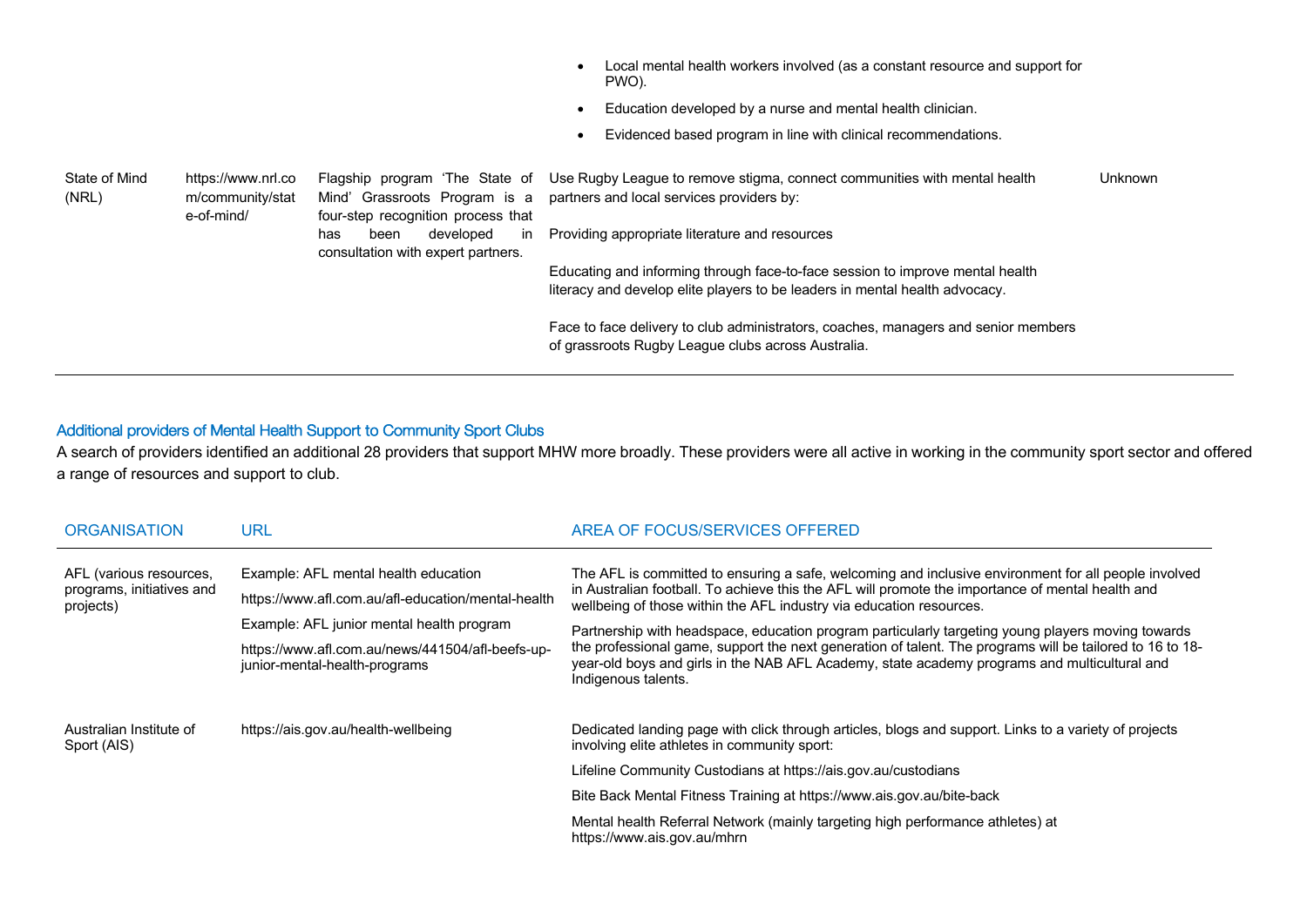|                                                               |                                                                                                                                      | COVID-19 AIS framework for rebooting sport is a three-step plan is a positive step towards the<br>reintroduction of sport and recreation at https://www.ais.gov.au/health-wellbeing/covid-<br>19#ais framework for rebooting sport                                            |
|---------------------------------------------------------------|--------------------------------------------------------------------------------------------------------------------------------------|-------------------------------------------------------------------------------------------------------------------------------------------------------------------------------------------------------------------------------------------------------------------------------|
| <b>Australian Sports</b><br>Commission (SportAus)             |                                                                                                                                      | Sport Australia has developed a 'Return to Sport Toolkit' that includes a suite of resources to help<br>sporting organisations get ready to recommence training, competitions and programs in a safe,<br>responsible and low risk manner post COVID-19                        |
| Better Out Than In                                            | http://betteroutthanin.com.au                                                                                                        | Developed by the AFL Players' Association, in partnership with its Alumni services, the AFL Coaches<br>Association, MATES in Construction, La Trobe University and Cummins & Partners as part of Beyond<br>blue's STRIDE Project with donations from the Movember Foundation. |
|                                                               |                                                                                                                                      | Website that includes stories, individual support/advice referrals, actions to support others.                                                                                                                                                                                |
|                                                               |                                                                                                                                      | Uses sports analogies and set up through sport organisations                                                                                                                                                                                                                  |
| Beyond Blue mental<br>health sports rounds (e.g.<br>AFL, NRL) | https://www.beyondblue.org.au/get-involved/rugby-<br>league-beyond-blue-round                                                        | Through community partnerships with elite sporting clubs and high-profile events around the country,<br>Beyond Blue is able to deliver its mental health messages to large and diverse populations. Dedicated<br>sports round for mental health awareness raising.            |
|                                                               | https://www.beyondblue.org.au/get-involved/afl-<br>victoria-i-beyondblue-i-round                                                     |                                                                                                                                                                                                                                                                               |
| Black Dog Institute hub                                       | https://www.ffa.com.au/news/introducing-black-<br>dog-institute-hub                                                                  | Providing mental health education and support to grassroots football (FFA) community and<br>employees, national team players, directors and stuff by partnering with Black Dog Institute.                                                                                     |
| (FFA in partnership with<br>Black Dog)                        | https://www.ffa.com.au/black-dog-institute                                                                                           | Utilises Black Dog Institutes resources across digital properties. Uses online resources, tools and<br>apps.                                                                                                                                                                  |
| <b>Clearinghouse for Sport</b>                                | https://www.clearinghouseforsport.gov.au/knowled<br>ge_base/high_performance_sport/performance_pr<br>eparation/athlete mental health | Sport and Mental Health online information and facts, includes web links to services for athletes and<br>coaches<br>High performance athlete focus (knowledge base for performance preparation)                                                                               |
| <b>Club Respect</b>                                           | https://clubrespect.org.au                                                                                                           | Website focused on supporting clubs to plan for and implement a safe, fair and respectful<br>environment. Includes: ask an expert; success stories; podcast; some PDFs                                                                                                        |
|                                                               |                                                                                                                                      | Focus is respect with no specific mental health/wellbeing link                                                                                                                                                                                                                |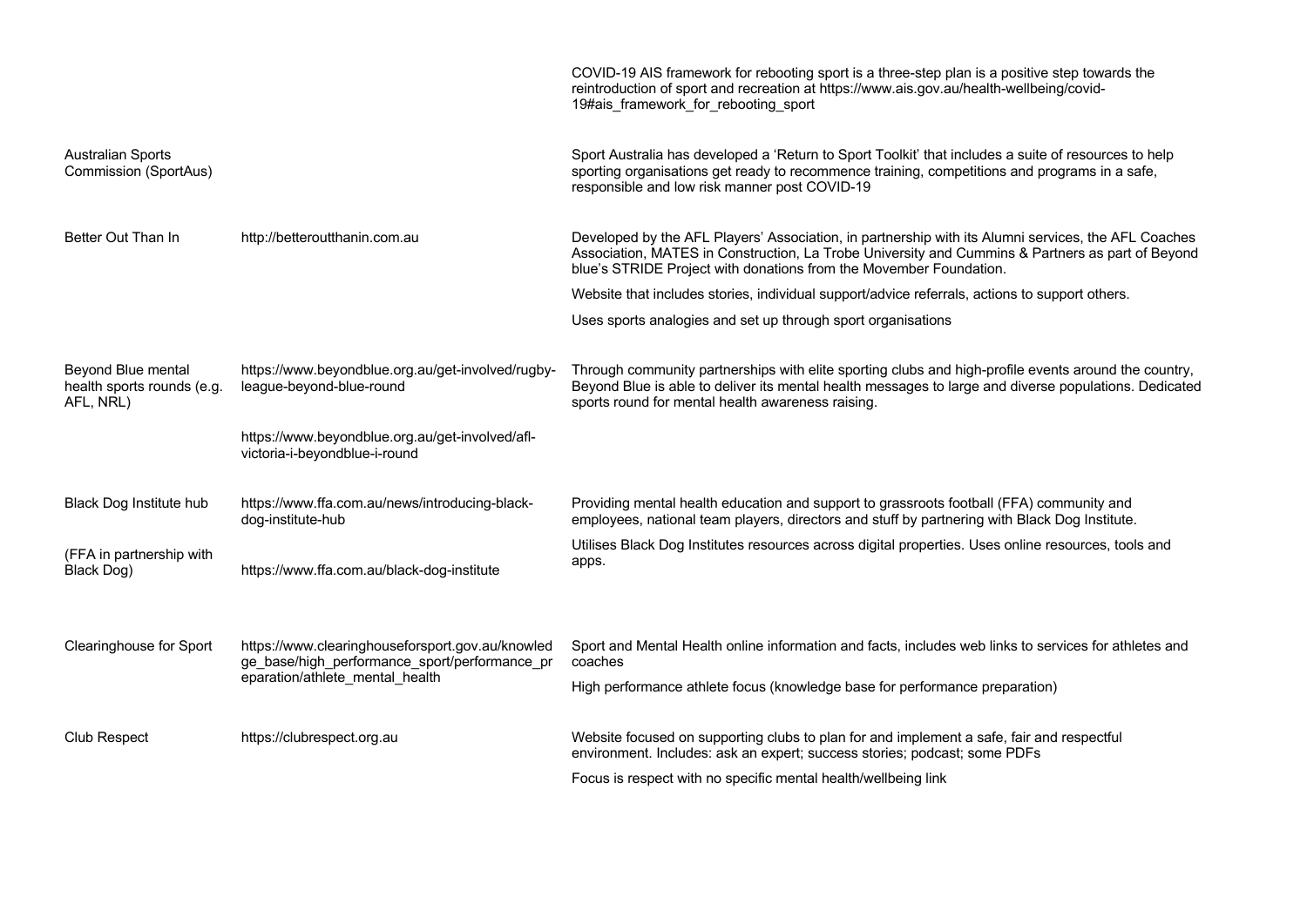| Community street soccer<br>(Big Issue soccer     | https://www.thebigissue.org.au/community-street-<br>soccer/about/ | The heart of Street Soccer is weekly training sessions held across Australia. Participants get together<br>in a safe and non-threatening environment, allowing them to get fit, make new friends and seek<br>support and advice. Support staff also work closely with players, linking them to services that address<br>issues including homelessness, substance abuse, family breakdown and mental illness. |
|--------------------------------------------------|-------------------------------------------------------------------|--------------------------------------------------------------------------------------------------------------------------------------------------------------------------------------------------------------------------------------------------------------------------------------------------------------------------------------------------------------------------------------------------------------|
| program)                                         |                                                                   | For locations go here https://www.thebigissue.org.au/community-street-soccer/where-we-play/                                                                                                                                                                                                                                                                                                                  |
| Headspace Head Coach                             | https://headspace.org.au/headcoach/                               | Some of Australia's best athletes share how they train their minds - what are the little or everyday<br>things they do to reach their potential and live fun and fulfilling lives                                                                                                                                                                                                                            |
| Game Plan<br>(Australian Cricket<br>Association) | https://auscricket.com.au/gameplan/                               | GamePlan is the Australian Cricketers' Association's wellbeing and education program. This provides<br>support to members, professional contract holders, ex-players and some others                                                                                                                                                                                                                         |
| Hey Sport, R U OK?                               | https://www.ruok.org.au/sport                                     | Hey Sport, R U OK? is a campaign to benefit all participants, officials, administrators and supporters<br>across the grassroots sporting community. The first phase of the campaign provides resources and<br>tips for coaches to help them build an R U OK? Culture to support their athletes and players.                                                                                                  |
|                                                  |                                                                   | Website includes: Coaches Toolkit and Host a Round resources, plus promotional material                                                                                                                                                                                                                                                                                                                      |
| Mind Max                                         | https://mindmax.com.au/#home                                      | MindMax is an app to maximise wellbeing and resilience and create a community of fit minds.                                                                                                                                                                                                                                                                                                                  |
|                                                  |                                                                   | Funded by Movember Foundation and made in collaboration with AFL players, this free and<br>accessible app empowers you to build, strengthen and maintain a fit mind.                                                                                                                                                                                                                                         |
| Mind Room                                        | https://themindroom.com.au/                                       | High performer mental skills, mindful athlete, mental condition program. Performance psychology,<br>mental health in sport and performance, profiling, strategy and advice, athlete scholarship,<br>partnerships. Psychology services - more focused on elite performance                                                                                                                                    |
| <b>Reboot Sport</b>                              | https://rebootsport.com.au                                        | Website and consultancy service with guides to supporting mental health in sport post COVID-19.<br>Some mention of health and inclusion.                                                                                                                                                                                                                                                                     |
|                                                  |                                                                   | Support packages for sale ranging in cost and inclusions. Also offers writing for grants, links to other<br>organisations, blogs/news - see '4 steps to reboot mental health through sport'                                                                                                                                                                                                                  |
| Movember                                         | https://au.movember.com/                                          | Men's mental health charity that offers a broad range of resources and support. Mental health focus at<br>https://au.movember.com/about/mental-health                                                                                                                                                                                                                                                        |
|                                                  |                                                                   | Also see 'Ahead of the game' in Table 8                                                                                                                                                                                                                                                                                                                                                                      |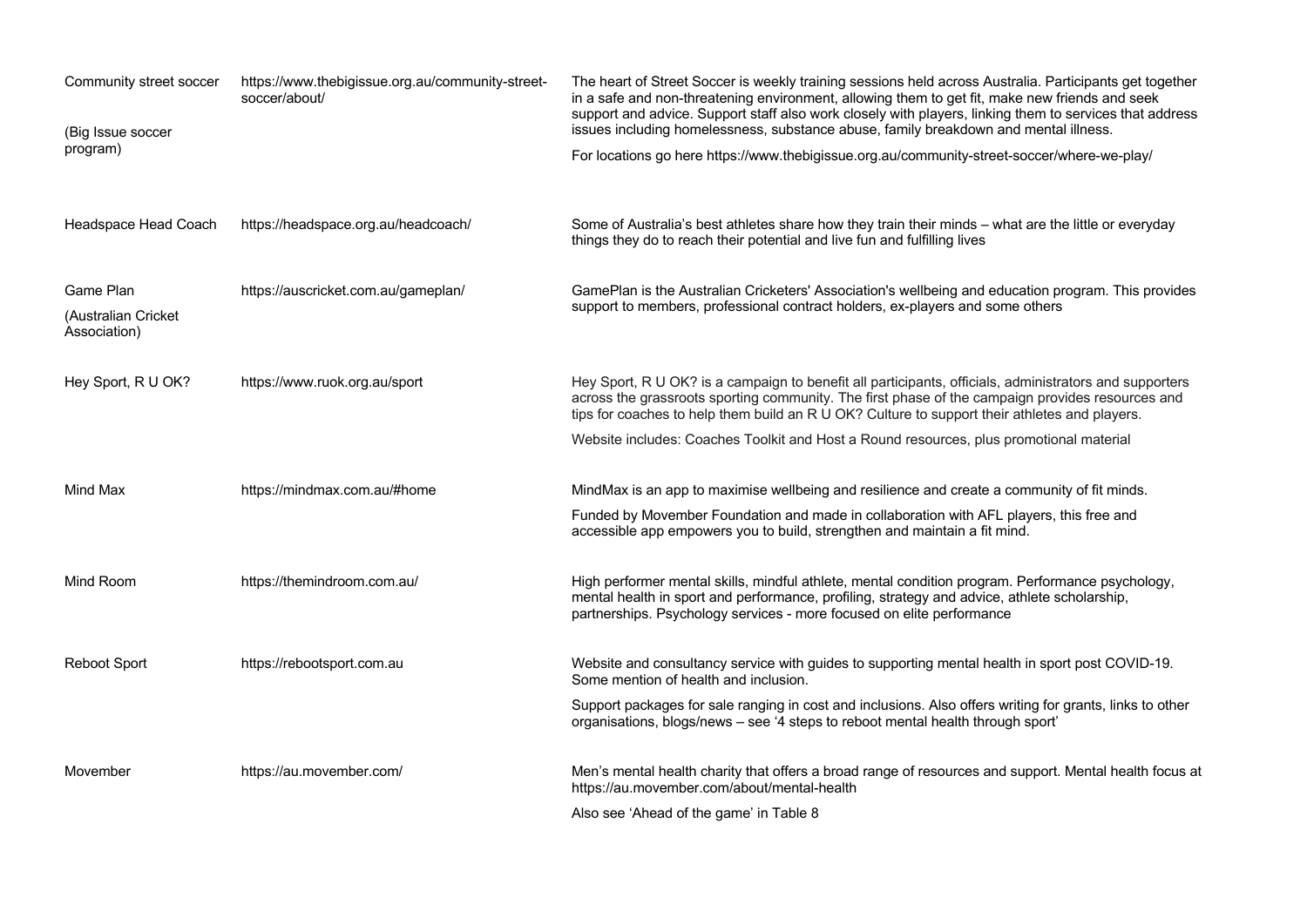| Play by the Rules                             | https://www.playbytherules.net.au                                                                    | Play by the Rules provides information, resources, tools and free online training to increase the<br>capacity and capability of administrators, coaches, officials, players, parents and spectators to assist<br>them in preventing and dealing with discrimination, harassment, child safety, inclusion and integrity<br>issues in sport.                                                                                                                                   |
|-----------------------------------------------|------------------------------------------------------------------------------------------------------|------------------------------------------------------------------------------------------------------------------------------------------------------------------------------------------------------------------------------------------------------------------------------------------------------------------------------------------------------------------------------------------------------------------------------------------------------------------------------|
|                                               |                                                                                                      | Webinars, blogs, articles, news and other resources to support mental health and wellbeing found at<br>https://www.playbytherules.net.au/search?q=mental+health                                                                                                                                                                                                                                                                                                              |
| Pride Cup                                     | https://pridecup.org.au                                                                              | Offers education programs and events targeting LGBT+ inclusion in sport.                                                                                                                                                                                                                                                                                                                                                                                                     |
|                                               |                                                                                                      | Offer: education programs for players, coaches and officials (30- or 90-minute sessions and custom<br>sessions (for varying settings); coordinate events; online information/blogs/posts                                                                                                                                                                                                                                                                                     |
| Pride in Diversity                            | http://www.prideinclusionprograms.com.au                                                             | Pride in Sport is the only sporting inclusion program specifically designed to assist National and State<br>sporting organisations and clubs with the inclusion of LGBTQ employees, players, coaches,<br>volunteers and spectators.                                                                                                                                                                                                                                          |
|                                               |                                                                                                      | Provide face to face education, expert advice with a number of Pride Inclusion programs (e.g. Pride in<br>Health and Wellbeing). Website includes: the world-first Pride in Sport Index (PSI) benchmarks and<br>assesses the inclusion of LGBTQ people across all sporting contexts; membership program;<br>Australian Pride in Sport Awards                                                                                                                                 |
| Proud2Play                                    | https://www.proud2play.org.au                                                                        | Proud 2 Play have helped shape the landscape of sports inclusion for LGBTI+ people in Victoria, and<br>parts of Australia. Approach LGBTI+ inclusion in sport from all angles to provide grassroots<br>organisations, clubs, state and national sporting organisations and other sporting associations with<br>education, inclusive policy and procedure, inclusive events and improvements in LGBTI+ visibility in<br>their sport. Education includes LGBTIQ+ mental health |
| Pukaup                                        | https://www.pukaup.com/pukaup                                                                        | Collation of mental health provider support website links, offers talks/speaker, podcast, online shop                                                                                                                                                                                                                                                                                                                                                                        |
| <b>Smiling Mind</b>                           | https://www.smilingmind.com.au/smiling-mind-app                                                      | A mindfulness app. Also includes training courses/PD (target teachers, workplace, made to order);<br>resources/resource hub; stories; blogs                                                                                                                                                                                                                                                                                                                                  |
|                                               |                                                                                                      | In 2012, Smiling Mind and Cricket Australia's Sport Psychology Team partnered to create a specific<br>sports-based meditation program. The program can be found on the Smiling Mind app under<br>programs at https://www.smilingmind.com.au/cricket-australia                                                                                                                                                                                                                |
| Soccer Mindset<br>Challenge                   | https://www.soccerscene.com.au/product/soccer-<br>mindset-academy-a-fix-for-footballs-mental-health- | The aim of the challenge is to increase young players' awareness of different mindset tools that can<br>be accessed while social distancing during the COVID-19 restrictions. The Soccer Mindset Academy                                                                                                                                                                                                                                                                     |
| (US based app linked to<br>Football Victoria) | concerns/                                                                                            | app has daily workouts that can be completed at home<br>Source is https://www.soccermindsetacademy.com/                                                                                                                                                                                                                                                                                                                                                                      |